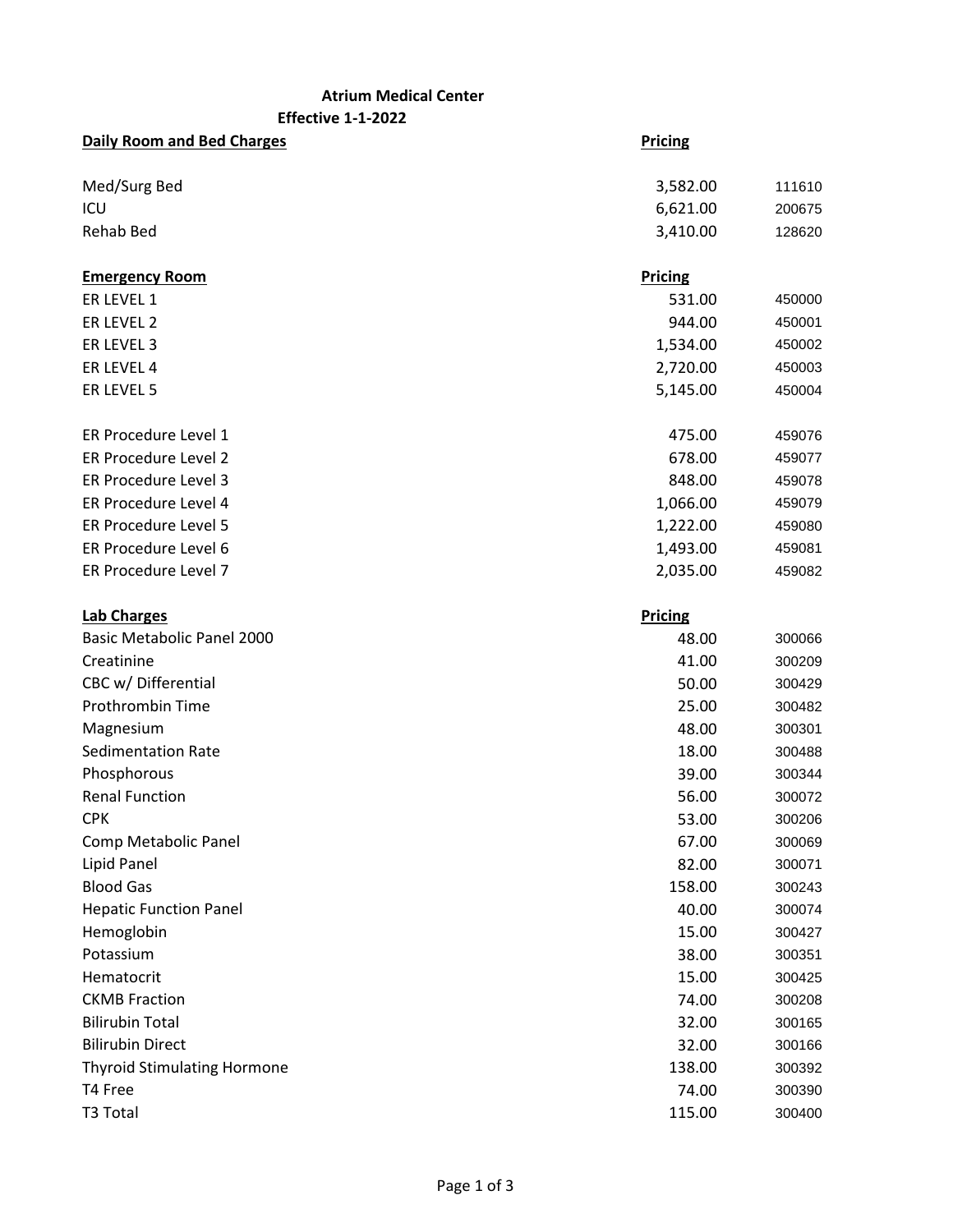| <b>Birthing Center</b>                                     | <b>Pricing</b> |          |
|------------------------------------------------------------|----------------|----------|
| Labor Bed                                                  | 2,834.00       | 122646   |
| <b>Nursery Bed</b>                                         | 2,726.00       | 171650   |
| Delivery                                                   | 11,564.00      | 722001   |
| C-section                                                  | 16,280.00      | 36001001 |
| <b>Physical and Occupational Therapy</b>                   | <b>Pricing</b> |          |
| Fluidotherapy                                              | 101.00         | 430951   |
| Electrical Stimulation-Unattended - PT                     | 133.00         | 430949   |
| Exercise PT ea. 15 Min                                     | 207.00         | 420034   |
| Gait Training PT 15 Min                                    | 131.00         | 420037   |
| Manual Therapy ea. 15 Min OT                               | 158.00         | 430957   |
| Neuromuscular Re-Ed 15 Min                                 | 170.00         | 420035   |
| PT Evaluation Low Complex 20 Min                           | 168.00         | 424000   |
| PT Evaluation Moderate Complex 30 Min                      | 337.00         | 424001   |
| PT Evaluation High Complex 45 Min                          | 538.00         | 424002   |
| <b>Ultrasound Per 15 Min</b>                               | 119.00         | 420028   |
| <b>Radiology Services</b>                                  | <b>Pricing</b> |          |
| Abdomen; 1 view                                            | 443.00         | 320656   |
| Abdomen; 2 or more views                                   | 838.00         | 320657   |
| Bilateral Diagnostic Mammogram w/ computer aided detection | 368.00         | 401116   |
| Bilateral Screening Mammogram w/ computer aided detection  | 272.00         | 403110   |
| Bone Density (dexa) scan                                   | 613.00         | 320629   |
| Echocardiogram - 2D W DOP & COL Flow                       | 3,006.00       | 480078   |
| Cardiac stress test - Cont. EKG                            | 1,771.00       | 480017   |
| CT Abdomen w/o contrast                                    | 1,175.00       | 350041   |
| CT Cervical w/o contrast                                   | 976.00         | 350020   |
| CT Chest w/o contrast                                      | 1,175.00       | 350016   |
| CT Head w/o contrast                                       | 976.00         | 350002   |
| CT Lumbar w/o contrast                                     | 1,175.00       | 350026   |
| CT Pelvis w/ contrast                                      | 2,474.00       | 350031   |
| CT Abdomen w/ contrast                                     | 2,474.00       | 350042   |
| MRI Spine Lumbar w/o contrast                              | 2,151.00       | 610024   |
| MRI Brain w/ and w/o contrast                              | 3,143.00       | 610012   |
| US Abdomen complete                                        | 1,208.00       | 402002   |
| <b>US Breast bilateral</b>                                 | 1,448.00       | 402603   |
| Xray-Ankle 2 views, unilateral                             | 478.00         | 320552   |
| Xray-Chest posterior/anterior/lateral                      | 496.00         | 324109   |
| Xray-Chest single                                          | 496.00         | 324107   |
| Xray-Hand minimum 3 views - unilateral                     | 478.00         | 320533   |
| Xray-Knee 1 or 2 views - unilateral                        | 478.00         | 320542   |
| Xray-Spine, lumbar, 2 or 3 views                           | 792.00         | 320220   |
| <b>Respiratory</b>                                         | <b>Pricing</b> |          |
| CO Membrane Diffuse Capacity                               | 205.00         | 460053   |
| <b>Ban Treatment Initial</b>                               | 253.00         | 410104   |